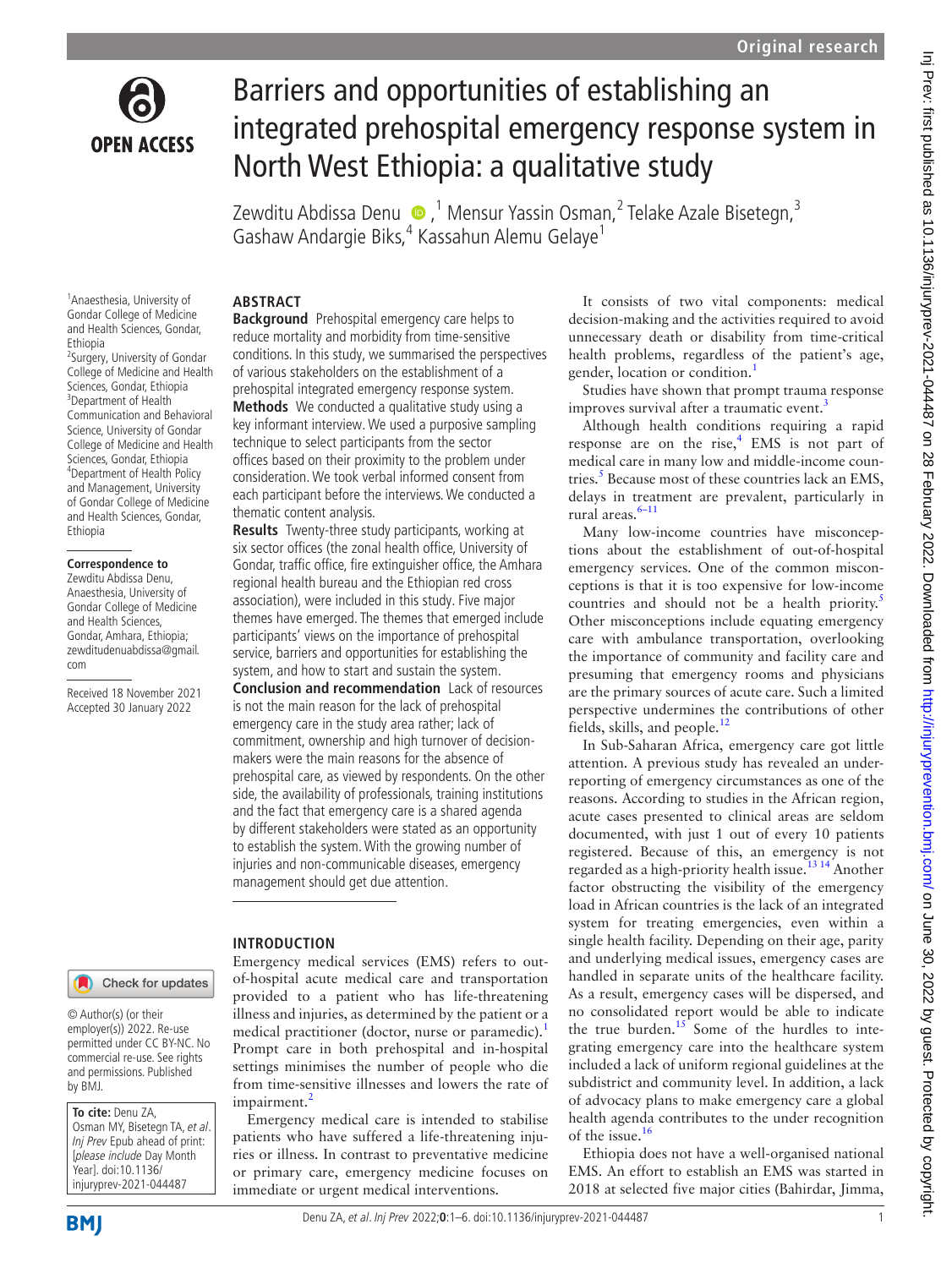Adama, DireDawa and Mekele), although it has not yet been fully implemented. The present standard of care for prehospital emergency care is limited to ambulance transport, which itself lacks qualified paramedics. Ambulance transport is not available for all emergencies, and it is mostly used for emergency obstetrics. In the study area, commercial vehicles are often used to transport trauma patients and delays in hospital arrival have been identified as one predictor of mortality following road traffic injuries.<sup>17</sup> Ambulances have been provided primarily by the Ethiopian Red Cross Society since  $1952$ ,<sup>[18](#page-5-11)</sup> but there are also ambulances provided by the Ministry of Health at the regional, zonal and district levels. However, due to the high prevalence of injuries and obstetric emergencies in the area, the number of available ambulances does not meet the high demand for acute cases. If ambulances are available at all, they only provide transportation; there are no trained professionals or paramedics on hand to provide onsite emergency care. Copassengers or members of the public frequently load victims into cars without knowing how to make a safe transfer, putting them in danger of further injury during the transfer from scene to ambulance or ambulance to HCF (Health Care Facilities). In addition, ambulance is not provided for free when it comes to trauma victims. The user needs to cover cost of fuel and other administrative issues, unlike for obstetric emergencies where it is provided for free.

Even though various sector offices such as healthcare departments, the Ethiopian Red Cross Association, the fire extinguisher department and the police department work on emergencies, there is no coordination between these organisations that allows all services to be available at the same time during an emergency in the country. There is paucity of evidence in the study area about the barriers to establish a prehospital emergency response system from stakeholders' perspective.

The goal of this study was to explore the perspectives of emergency management stakeholders on the barriers and prospects of establishing an integrated prehospital emergency response system.

### **METHODS**

#### **Study design and population**

A cross-sectional study design with a qualitative approach was employed to identify barriers and facilitators of establishing an integrated emergency care system in the study area. We used grounded theory, which is a suitable method when new areas are to be investigated.<sup>19</sup>

## **Study participants**

The study population comprised stakeholders working at different sector offices who are proximal to emergency management. We interviewed focal persons working at the zonal health office, hospitals, the University of Gondar, fire extinguisher office, the Ethiopian Red Cross association and the regional health bureau. Participants were selected purposely based on their proximity to the problem under consideration and their responsibility in their respected office.

#### **Data collection**

We collected data using a semistructured interview guide, which was developed for each stakeholder based on their role in emergency care. The interview guide was first developed in English and translated to the local language Amharic. Before the data collection process, experts in the field of emergency care and the public health department reviewed the interview guide. The

translation and back translation of the interview guide from English to Amharic and back to English was intended to increase the free expression of participants to check the accuracy of the translation, respectively.

We started with general questions, and we gradually progressed to more specific ones. We obtained verbal consent to audio record the interview. Each interview was audiotaped using a high-quality sound recorder. Each interview was conducted by the principal investigator (ZAD), and transcription was done verbatim by the research team. The level of saturation determined the sample size, and the research team did the transcription and translation. Zewditu Abdissa is a PhD student at the University of Gondar who has a clinical background and is an assistant professor of anesthesiology. Kassahun Alemu, Gashaw Andargie and Telake Azale have PhD, and Mensur Osman has MD+. All of the authors are researchers of the University of Gondar with more than 20 years of teaching and research experience. Kassahun Alemu and Gashaw Andargie are professors, while Telake Azale and Mensur Osman are associate professors at the University of Gondar. Zewditu Abdissa is woman, and all others are men. All authors took research methodology. The interviewer had no relation with the participants before the commencement of this study. Some of the participants have prior knowledge about the interviewer, but some had no prior knowledge about the interviewer. Participants were selected purposely based on their proximity to the problem and their responsibilities. The principal investigator and the managers of the sector offices selected participants. Data collection took place at the respective office of participants. Information saturation was reached after interviewing 24 participants. The interviews lasted between 45 min and 65min. The interviews were conducted between January and June 2021.

#### **Data analysis**

The data collection and analysis took place simultaneously to identify the next interview. The interviews, conducted in Amharic, were transcribed by the research team and translated into English. In an inductive procedure, two of the research team coded the interviews. Then, throughout the interview's, related thoughts were coded together. These codes were then arranged, into larger, internally consistent themes. We used Open code software only for coding. The transcribed interview texts were analysed manually using thematic content analysis with an inductive, data-driven approach. Transcripts were read several times, to acquire a better grasp of the data and meaning units. For each meaning unit, explanatory codes were generated, and then codes were assigned to themes. Two researchers performed the coding process, and we solved the differences by discussion. We gave the transcription to the first five participants to ensure whether the transcription was what they provided for trustworthiness. Credibility was checked through triangulation by comparing the responses of different participants.

#### **RESULTS**

Twenty-four participants working at six sector offices (Gondar University, Central Gondar zone health office, North Gondar zone health office, west Gondar zonal health office, the Ethiopian Red cross association, the Gondar University Hospital, the Amhara regional health bureau and the fire extinguisher offices) with different responsibilities were approached. Two refused with a response rate of 92% ([table](#page-2-0) 1).

Five major themes were derived from the analysis of the interviews: views of stakeholders on the relevance of integrated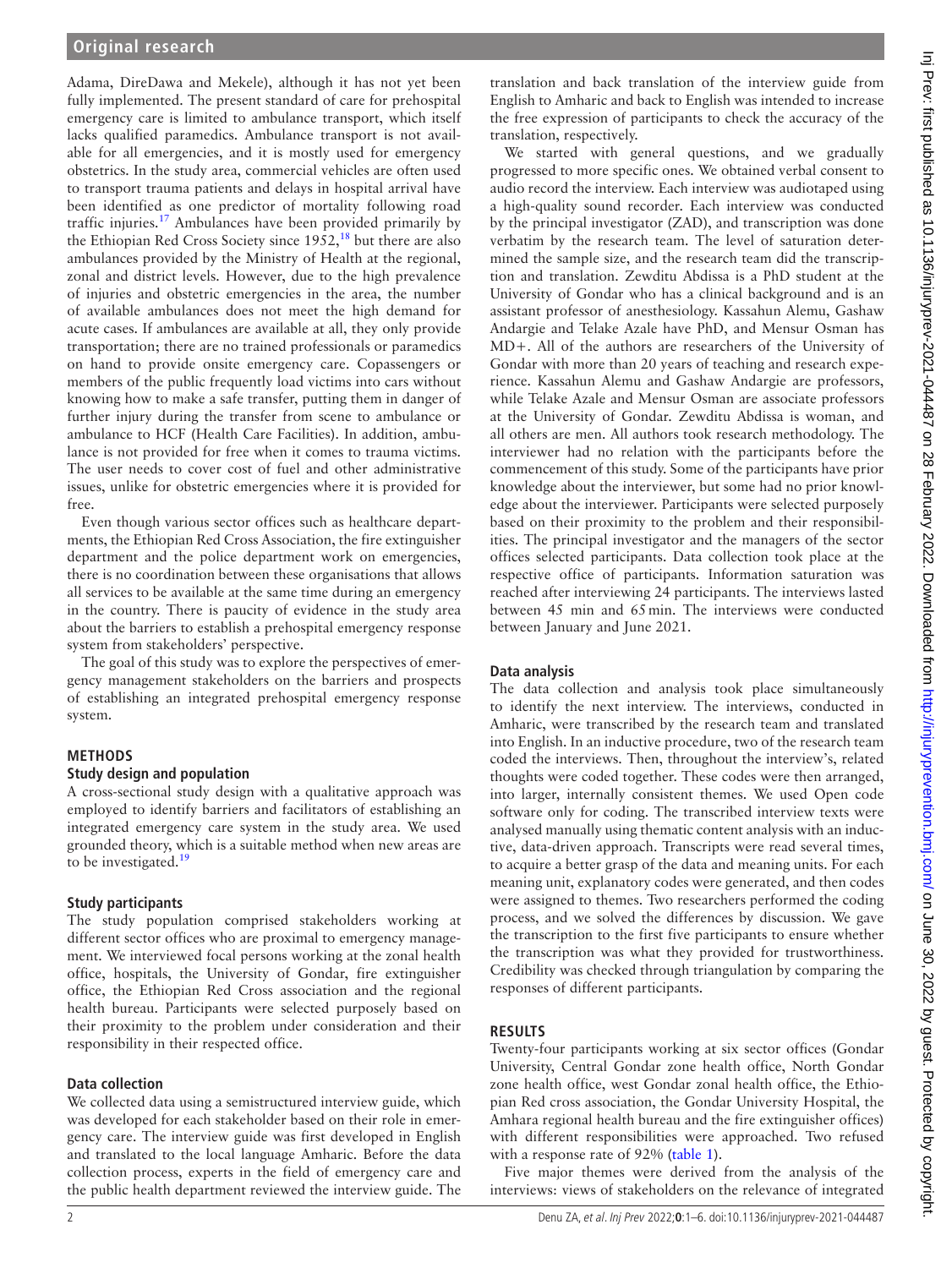<span id="page-2-0"></span>**Table 1** Key informant interview profile by department/institution  $(n=24)$ 

| <b>Sector office</b> | Role in the institution                   | <b>Number</b> |
|----------------------|-------------------------------------------|---------------|
| Sector office 1      | Top manager                               | 01            |
| Sector office 2      | CEO                                       | 01            |
| Sector office 2      | <b>Emergency professionals</b>            | 04            |
| Sector office 2      | Anaesthesia providers                     | 02            |
| Sector office 2      | Blood bank manager                        | 01            |
| Sector office 3      | Head                                      | 01            |
| Sector office 3      | Emergency and critical care focal persons | 02            |
| Sector office 4      | Head                                      | 01            |
| Sector office 4      | Emergency and critical care focal person  | 01            |
| Sector office 5      | <b>Driver</b>                             | 01            |
| Sector office 5      | Head                                      | 01            |
| Sector office 5      | Emergency response focal person           | 01            |
| Sector office 6      | Emergency and critical care focal persons | 01            |
| Sector office 7      | Traffic police                            | 04            |
| Sector office 8      | Head                                      | 01            |
| Sector office 8      | Emergency response focal person           | 01            |
| <b>Total</b>         |                                           | 24            |

HCF, Health Care Facilities.

prehospital system, challenges for establishing an integrated prehospital response system, opportunities to establish the system, how to maintain sustainability and how to initiate such system from the scratch ([table](#page-2-1) 2).

## **Theme 1: views of stakeholders on the establishment of the system**

All participants had the same view of the need for an integrated prehospital emergency response system. They believe that if such a system is established in our country, the number of people who die from time-sensitive issues will be greatly reduced. The presence of such a system can even prevent delays in hospital response for emergency victims. Because one of the components of prehospital care is communicating the condition of the victims with the receiving hospital; hence, early preparation will prevent unnecessary delays once the victim arrived at the receiving hospital. According to our participants, the establishment of such a system could also be an opportunity for many educated unemployed youths in our country. One of our respondents stated as follow:

There is no doubt on the importance of Prehospital emergency response, it is very vital, we will not be able to make a difference by sending only an ambulance. There are time-sensitive issues like bleeding and airway obstruction. The question is how do we start this service?

# **Theme 2: challenges to establishing integrated prehospital emergency response**

Based on the views of the participants, several factors were pointed out as potential challenges to establishing such a system. Though establishing such a system is resource intensive, resource limitation should not hinder us from having such a system according to our participants. Ambulance-related factors, inadequate number of emergency professionals, poor infrastructure, lack of ownership, poor referral system and community-related factors were some of the subthemes under the theme barrier.

<span id="page-2-1"></span>**Table 2** Major themes and sub-themes derived from the data, North West Ethiopia

| ,,,,,,,,,,,,,,,,                                                                      |                                                                                                                                                                                                                                                                                                                                                                                                                                                                                                                                    |  |
|---------------------------------------------------------------------------------------|------------------------------------------------------------------------------------------------------------------------------------------------------------------------------------------------------------------------------------------------------------------------------------------------------------------------------------------------------------------------------------------------------------------------------------------------------------------------------------------------------------------------------------|--|
| Themes                                                                                | <b>Sub-themes</b>                                                                                                                                                                                                                                                                                                                                                                                                                                                                                                                  |  |
| of the system                                                                         | Views of stakeholders It can create a job opportunity for many young people<br>on the establishment It can save many traumas lives from premature deaths<br>It can fasten hospital response to trauma<br>Care at the scene and on the way to HCF is vital                                                                                                                                                                                                                                                                          |  |
| Challenges to<br>establishing an<br>integrated pre-<br>hospital emergency<br>response | Ambulances related factors<br><b>Financial constraint</b><br>Inadequate number of trained emergency professionals<br>Poor infrastructure<br>Lack of ownership and commitment<br>Lack of system<br>High turnover of top managers<br>Lack of coordination between stakeholders<br>Lack of attention by higher officials<br>The referral system is not well established,<br>Lack of awareness about pre hospital care by the community                                                                                                |  |
| Opportunities                                                                         | Availability of primary hospitals, health posts, and ambulances<br>at the district level<br>Availability of trained emergency professionals and many<br>potential young people<br>Prehospital emergency care is Government agenda recently<br>Availability of liaison office at all hospitals<br>Availability of training sectors<br>Availability/expansion of telecom infrastructure<br>Prehospital emergency care is a shared agenda by different<br>stakeholders<br>Initiation of MFCCP<br>Availability of Red cross ambulances |  |
| How to initiate the<br>system in the country                                          | Requires careful planning and secured resource<br>Can be started as a pilot<br>Can be started with small scale and scaled up<br>Experience sharing from countries with an established<br>prehospital system can help                                                                                                                                                                                                                                                                                                               |  |
| Sustainability                                                                        | Establishing a health insurance system<br>Community involvement and mobilisation<br>Cost-sharing by all sectors<br>Especial financial support by the federal government                                                                                                                                                                                                                                                                                                                                                            |  |

MECCP, major city emergency and critical care programme.

According to participants, the lack of trained personnel is one of the reasons why there is no integrated prehospital emergency medical system.

Lack of commitment and ownership by responsible bodies was also mentioned as a potential challenge. The participants emphasised that lack of attention by higher officials and policy developers contribute to in availability of prehospital emergency care systems. One of our participants stated as below:

It is well-known that money matters. But the main problem is the lack of ownership at all levels of responsibilities. We can solve many problems by bringing together what we have. But I think the main problem is the lack of decisive leadership

Inefficient management and fear of responsibilities are also mentioned as barriers to establishing an integrated pre-hospital trauma response system. One of our respondents stated as:

Our leaders at every position do not dare to start something new. He/she says it is difficult or unachievable; without showing an effort. This is a big awkward block

Poor coordination between different stakeholders is another challenge to having such an integrated system. According to participants, emergency response is a shared agenda by stakeholders. These stakeholders include the healthcare system, fire extinguisher office, police offices, red cross association and city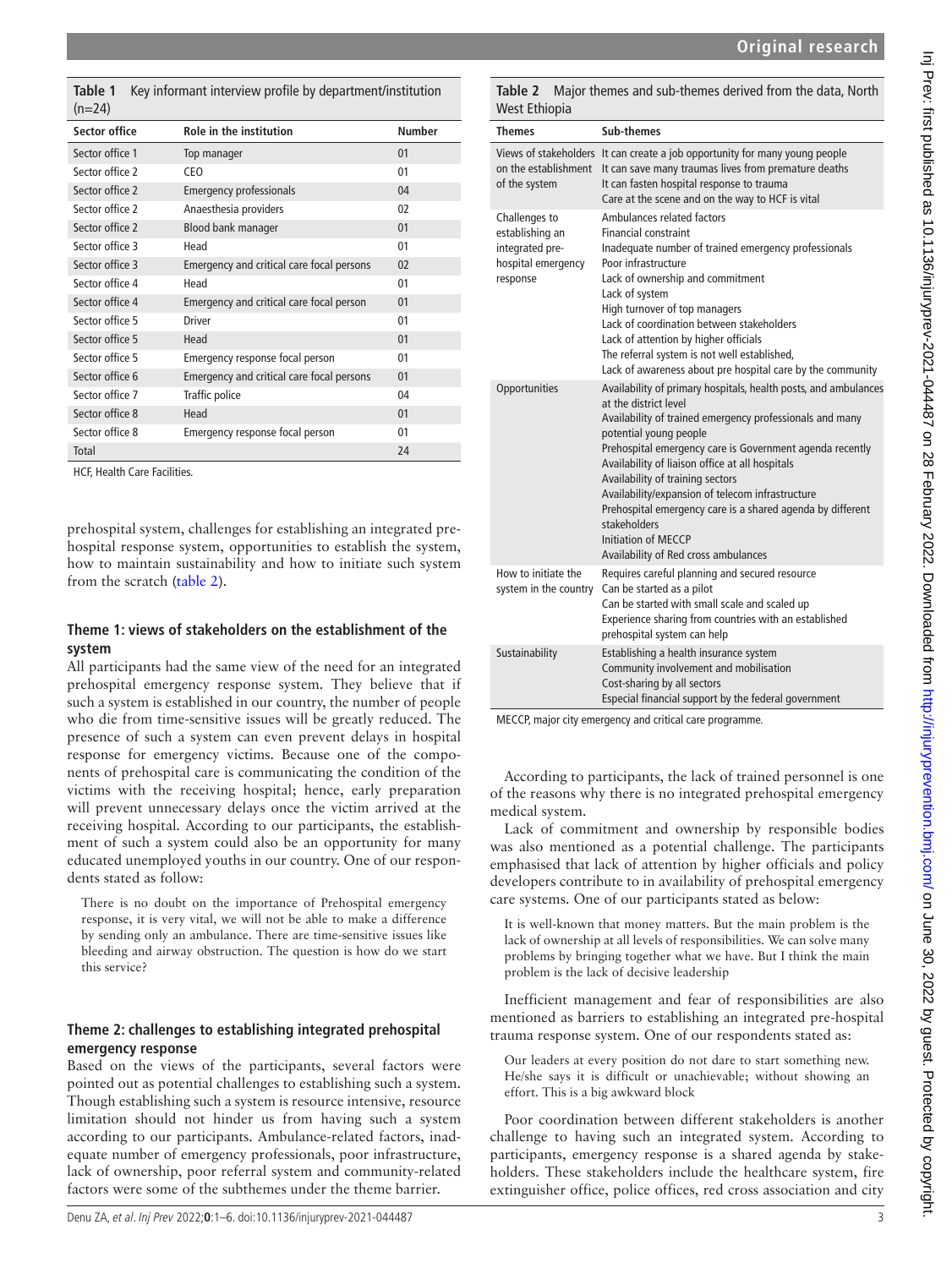municipality, but no system brings these sectors together as one. A participant from the fire extinguisher office stated as below:

As a requirement, first aid is within our standard. But we have no trained staff or resources for this work. We have repeatedly asked the city government to link our department with the health department, but we have not been able to get a hearing.

A participant from the fire extinguisher office stated as below:

As a requirement, first aid is within our standard. But we have no trained manpower or resources for this work. We have repeatedly asked the city government to link our department with the health department, but we have not been able to get a hearing.

High turnover of decision-makers was mentioned as one challenge to establishing an integrated emergency response. Unless accepted by decision-makers, it is challenging to implement such a different approach to providing healthcare. One of our participants stated as below:

It is difficult for management to accept new practices quickly. It takes time to convince them, on top of this, there is a high turnover of managers in our country. The manager, whom you convinced and accepted your proposal will be changed soon, and the new manager needs another time to understand your plan, this is one of our challenges to implementing new practices*.*

## **Theme 3: opportunities to establish an integrated prehospital emergency response system**

From the point of view of our participants, there are many good opportunities as there are many challenges. The presence of primary hospitals in each district can be considered a good opportunity. Primary hospitals can serve as a dispatch centre by equipping them with the necessary resources. Though not sufficient, the availability of emergency professionals can be an opportunity to initiate such a system according to participants. The other opportunity mentioned by participants was the due attention given to the issue by the government for the last 3years. According to participants, emergency and critical care had been established as directorate office at the federal ministry of health and responsibility has been cascaded down to healthcare facilities. Though not yet started, prehospital trauma response is one of the priority agendas, and different activities such as the provision of training to healthcare professionals have been given to healthcare professionals working at healthcare facilities. The initiation of major city emergency and critical care programme at selected five major cities can be used as an opportunity. This programme can be scaled up to different areas of the country. The experience and lessons learnt can be used as an opportunity in the future scale-up of the programme according to participants. Though not properly functioning, each primary hospital and the referral hospital at Gondar town have a liaison department. According to participants, the main gap in the liaison department is poor management. The poor management is due to a lack of qualification and experience. The availability of emergency professionals' training institutions, the telecom infrastructure expansion programme, availability of red cross ambulances are subthemes mentioned under the opportunity to establish an integrated prehospital response system.

## **Theme 4: how to initiate the system in the country**

Another major theme that emerged in this study was how to initiate such a system from scratch. From the point of view of our participants, anything can be started from scratch. But it needs to be carefully planned, so that it will be sustainable. It

requires decision-makers and politicians' commitment because it can require policy direction change. Starting within a certain radius, as a pilot, it can be gradually expanded, according to participants. The other point raised by participants was that it requires the cooperation of concerned stakeholders. It should not be left to the healthcare system or universities working in the area of health only.

One of the problems I see is that health issues are left to the university and the health bureau. That worries me. Because there must be support from all stakeholders. Out-of-hospital response requires an ambulance and trained ambulance crew. Depending on the situation, fire personnel, electric power authority, and security personnel can be needed. So, it is important to put these three together, in one place.

Learning from other countries' experiences was also suggested on how to initiate such a system by participants. In this study, none of the participants had a chance of visiting countries that had established prehospital emergency response systems.

## **Theme 5: sustainability issues**

How to ensure sustainability once established was the other theme that emerged in this study. According to participants, one of the challenges in such a resource-intensive system is ensuring its continuity. With this regard, participants suggested the following solutions. One of the suggested solutions was to use a community-based health insurance system. Participants believe that such a health cost-sharing system is already in place in some sections of the study area and that it should be expanded. The main challenge in terms of medical bills is the wrong view of society. There is a misconception that the community should be treated free of charge at a public health facility. One of our participants stated as below:

There is a wrong perception by the community. If you ask the patient or the family for drugs or investigation costs, they say "I don't have any", but if the patient dies, they pay up to 5000 to 6000 birr to take the body, community awareness activities are very vital here.

The other suggestion by participants to sustain the system once established was to allocate special funds by the federal ministry of finance. As such a system demand a huge budget, securing special fund and cooperation between different stakeholders is necessary according to participants. One of our participants stated as:

To launch this service, the Ministry of Health, the Ministry of Education, and the Ministry of Finance must work together to allocate special funds for the university. Being a teaching hospital and being a medical hospital are two different things.

# **DISCUSSION**

The present study highlighted the potential barriers and the opportunities to establish an integrated prehospital emergency response system. This study highlighted the potential barriers to establishing an integrated prehospital emergency response. Fear of taking responsibility and poor commitment by decision-makers at all levels of management were the repeatedly mentioned barrier. Ethiopian healthcare is mostly delivered through healthcare facilities, which necessitates care seekers visiting healthcare facilities rather than the healthcare system travelling to the community. Because prehospital care is provided outside of the hospital, a shift in healthcare delivery is required to begin prehospital care. This direction change demands extra commitment on the side of decision-makers and demands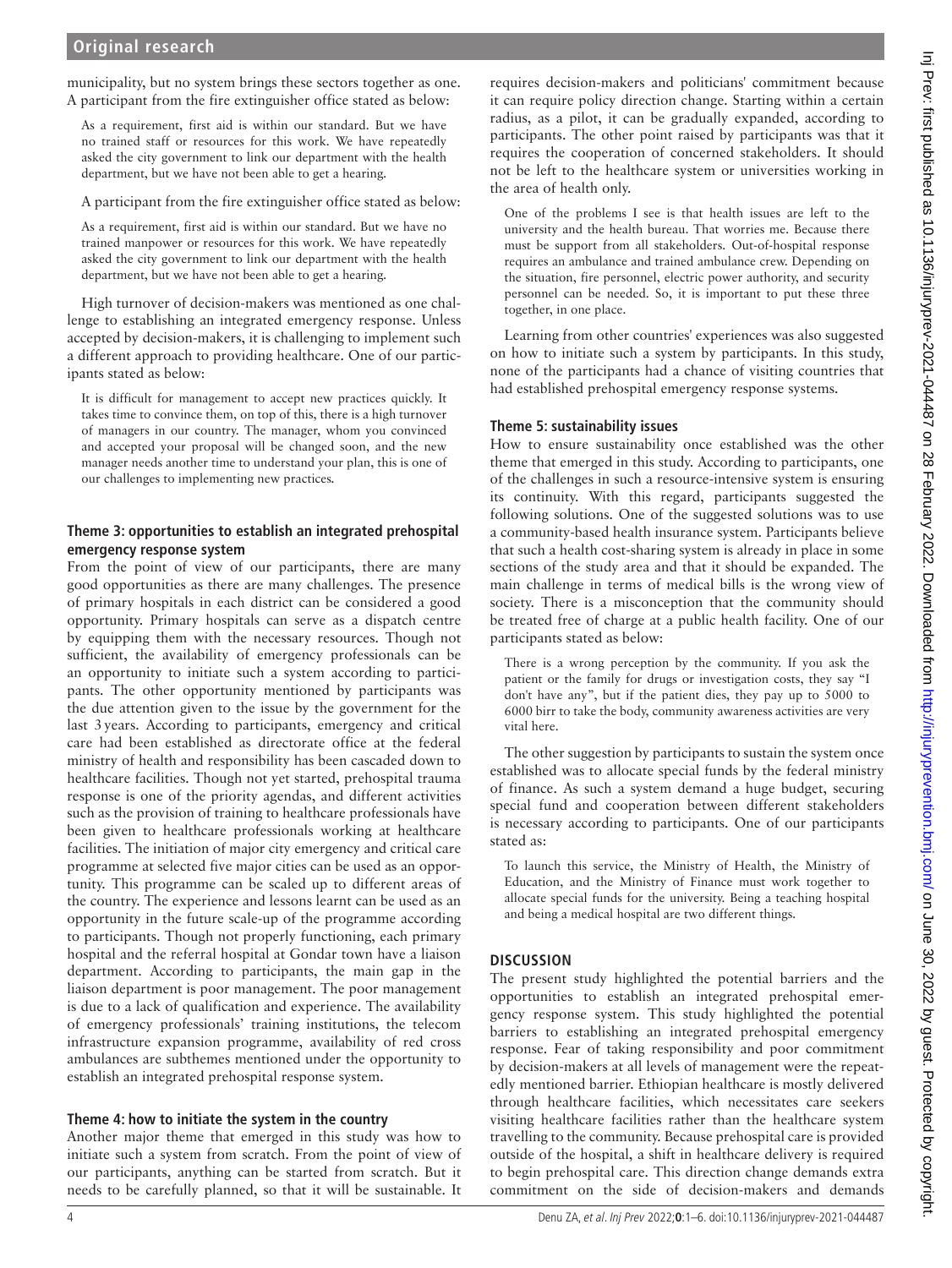tangible evidence to convince the policy developers. On top of this, there is a high turnover of decision-makers. According to our responses, the issue of developing a prehospital emergency response is frequently highlighted by lower level managers and emergency professionals, but convincing decision-makers is difficult, and decision-makers frequently change, making the issue a new topic to discuss.

This finding is consistent with a study conducted in Iran where continuous turnover of managers was mentioned as one barrier for effective prehospital emergency care.<sup>[20](#page-5-13)</sup>

A shortage of trained emergency workers was another impediment to establishing a prehospital emergency response system. Even though training for emergency professionals began in Ethiopia in  $2010$ , $^{21}$  $^{21}$  $^{21}$  the number of qualified experts is insufficient to deliver out-of-hospital emergency services. Working in an emergency room is the most stressful job, and the lack of additional compensation and incentives has forced several emergency physicians to alter their fields of study to a less stressful field, as cited by our participants as the reasons for the shortage of emergency professionals. Because of the high prevalence of injuries and other emergency conditions, the number of emergency admissions at healthcare facilities is increasing, resulting in a strong demand for emergency professionals, limiting emergency care to healthcare institutions. A similar finding was reported by a review from low-income countries, indicating a lack of emergency service providers as a barrier for prehospital care. $^{22}$  $^{22}$  $^{22}$ 

Currently, there is a considerable number of mid-level professionals in Ethiopia.<sup>23</sup> These professionals, as well as other young people in the community, can be trained to deliver first aid with the determination of decision-makers. However, neither the expert nor the management has given much attention to the situation. A remarkable example may be found in Iraq and Cambodia, where community members were trained to offer trauma care at mining sites, which lowered mortality from 40% to 9% within 4 years. $24$  This demonstrates that low-income countries have not only a scarcity of resources but also an issue with inefficient resource utilisation.

An adequate number of ambulance was cited as one challenge to establish a prehospital emergency response system. Even though ambulances are available in the study area, participants claim that they are not accessible to everyone who needs them. The available ambulances are primarily for maternal care. Another barrier with ambulances is the lack of trained ambulance crews. As a result, ambulances in the study area do not provide more than transportation. Emergency drugs and medical equipment are not carried in ambulances.

This is also due to a lack of coordination; otherwise, community members could be trained on basic life support skills such as safe transfer, bleeding control and airway maintenance. It is also not difficult to obtain emergency drugs and supplies provided by the healthcare system and ambulance providers, such as the Ethiopian Red Cross Association, work together well. Our finding is consistent with previous studies showing ambulances are not accessible for all in need of it, and if at all available, it only provides transportation.[25](#page-5-18) This demonstrates that the ambulance does not serve its original goal and does not provide any further benefits to other modes of transportation.

Participants stated poor road quality, telecom infrastructure and poor electricity coverage as potential barriers to establishing a prehospital emergency response. The fact that the majority of the areas in the study area have poor road design and limited network access can be a barrier to implementing a prehospital emergency response system. Although telecom infrastructure is currently on expansion and relatively covering large

geographic areas, the electricity coverage is still very low, which in turn affects telecom use effectively. A similar finding was by a previous study[.26](#page-5-19)

While there are many challenges to developing prehospital emergency treatment, we found that there are also possible opportunities in our study. The presence of training colleges and institutions is regarded as an opportunity for the establishment of an emergency response system. Furthermore, the fact that the emergency response system is a shared agenda among all stakeholders can be regarded as a golden opportunity for future collaboration.

Another theme that came up in this study was how to get the system up and running for the first time. For the first time, such a system, as is well known, necessitates a large budget. It can be started in a small geographic area and eventually expanded to cover large areas, according to participants. The size of the region to be covered will be determined by the resources we have at our disposal, such as human power and other supplies. The case of Punjab, Pakistan is a good example of this. In Punjab, for the first time, prehospital service began only for the city, and 6years later, it has been able to serve 35 districts and reach half a million people. $27$ 

The sustainability issue was also a discussion point by our participants. Emergency medical care is often provided for free due to time constraints and the fact that emergency sufferers, such as car crash victims, are frequently alone. Such services will not be sustainable unless a mechanism is devised in advance to repay all expenses. One way to ensure long-term viability is to engage the community. Because if the community agrees to the establishment of such services, the society can help to assure their long-term viability. One option to ensure long-term viability is to establish a community-based insurance scheme. As a test, several types of health finance are currently implemented in some sections of the country. Once created, expanding such a health financing system can secure its long-term viability. Another method to ensure sustainability, according to participants, is for the government to commit. The Ministry of Health, the Ministry of Finance and the Ministry of Education must all work together to implement this system

## **What is known about this topic?**

► Several studies have shown that emergency medical care in the early hours of injuries can significantly reduce unnecessary deaths. Prehospital emergency care plays a crucial role in this regard. However, most developing countries do not pay attention to this service. This is in contrast to the high burden of injuries and other emergency conditions in developing countries.

## **What this study adds?**

 $\triangleright$  According to the participants in this study, prehospital emergency care is essential, although it receives little attention. While having a substantial financial backup is required to construct such a system, being poor should not hinder us from establishing one.